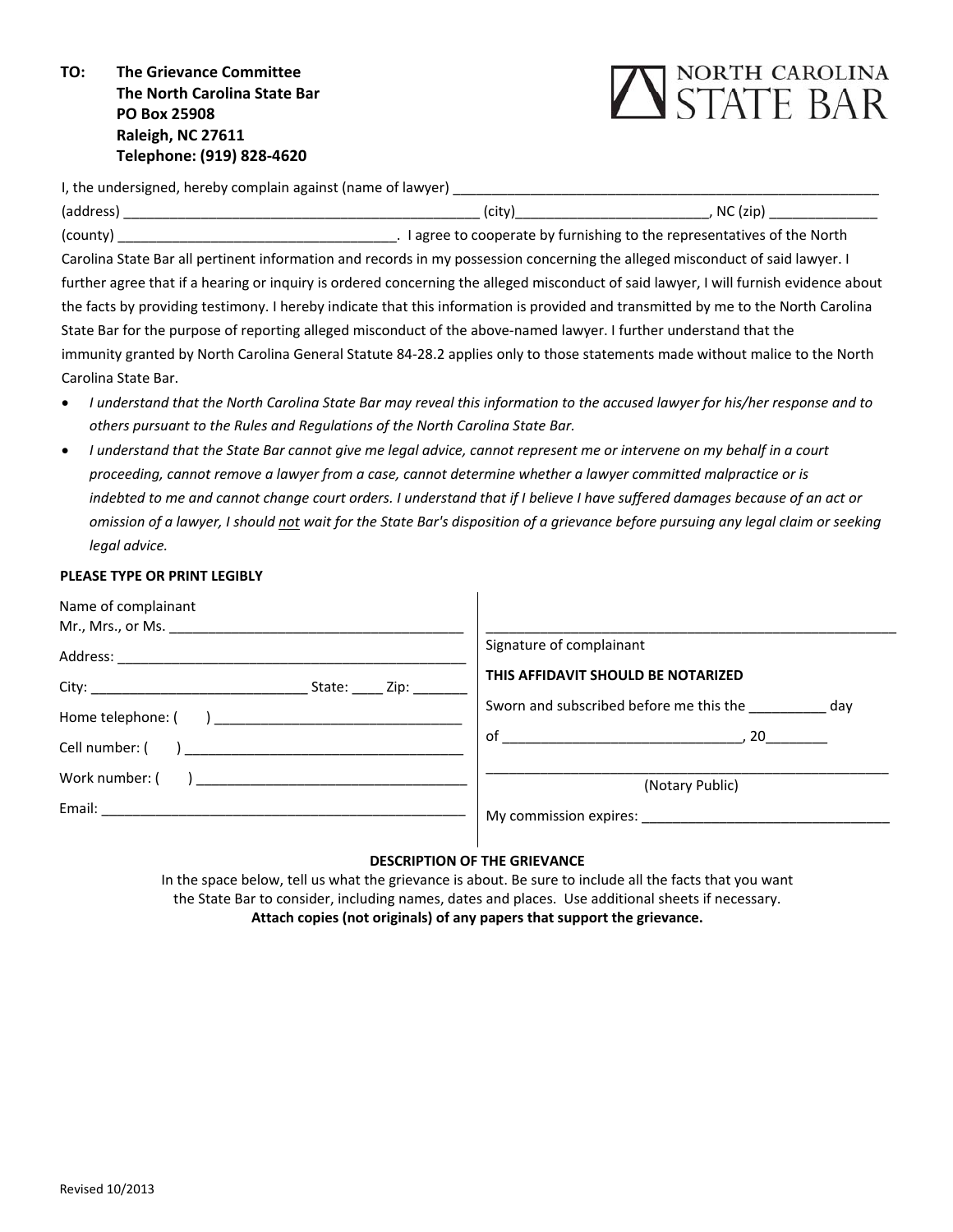### WHAT TO EXPECT IN THE DISCIPLINARY PROCESS

The lawyer disciplinary process in North Carolina begins when a grievance is filed with the State Bar. A grievance is an allegation that the conduct of a lawyer licensed to practice law in North Carolina has violated one or more of the formal rules governing lawyer conduct. These rules are defined in the Rules of Professional Conduct. The State Bar's Grievance Committee evaluates grievances to determine whether a lawyer has violated those Rules and, if so, imposes appropriate discipline or refers the matter for a trial. The Rules of Professional Conduct can be found at the State Bar's website, www.ncbar.gov.

The Grievance Committee opens approximately 1500-1600 files a year. Every grievance is assigned to a staff attorney in the State Bar's Office of Counsel. The person who files the grievance is called "the complainant." The form for filing a grievance is available at the State Bar's website. The complainant must provide all information he or she believes the Grievance Committee should consider. The staff attorney will not call the complainant to see if the complainant has additional information that was not provided. The complainant will receive a letter acknowledging that the State Bar received the grievance. The letter will identify the grievance file number and the staff attorney assigned to the grievance.

In the initial evaluation, the staff attorney will make a determination whether the complainant's allegations, assumed at this stage to be true and provable, constitute a violation of the Rules of Professional Conduct. When the allegations, if true and provable, would not constitute a Rule violation, the grievance must be dismissed because the Grievance Committee has no authority to take action unless there is a violation of the Rules of Professional Conduct. When the allegations, if true and provable, would constitute a violation of the Rules of Professional Conduct, the staff attorney ordinarily sends a Letter of Notice to the lawyer complained about, who is called "the respondent." The Letter of Notice is accompanied by a Substance of Grievance detailing the allegations of professional misconduct and identifying the Rules implicated by the allegations. The respondent must provide a written response to the Letter of Notice within 15 days of receipt of the Letter of Notice. The last paragraph of the Letter of Notice identifies the staff attorney who is handling the grievance.

# All communications by the complainant or the respondent with the State Bar should be directed to the staff attorney assigned to the grievance, not to the person who signed the letter, and should reference the file number so the grievance can readily be located.

When the staff attorney receives the respondent's response, the staff attorney will determine whether he or she has enough information to understand what happened in the case. If necessary, the staff attorney will conduct further inquiry. Further inquiry is not always necessary. In many cases, the staff attorney can fully understand the necessary facts from reviewing the grievance and the response and any documents provided by the complainant and the respondent. In some cases, a small amount of additional information is needed. In cases involving very complicated facts or facts which are difficult to locate, extensive information gathering is required. There are cases in which the Grievance Committee must wait for outside events to occur before acting on the grievance. One example of this is when a pending court case must be concluded before the grievance can be addressed.

When the appropriate review is completed, the staff attorney will write a Report of Counsel to the Grievance Committee. The grievance will then be reviewed by the Chair or by the Chair and a Vice Chair of the Committee. In evaluating the grievance, the Chair or the Chair and Vice Chair must keep in mind that any violation of the Rules of Professional Conduct must be proven by clear, cogent and convincing evidence. If the Committee determines that the evidence is not sufficient to prove a Rule violation, the Chair or the Chair and Vice Chair will dismiss the grievance. The complainant and the respondent will be notified in writing of the Chair or the Chair and Vice Chair's decision. There is no appeal of the dismissal of a grievance.

If the Chair or the Chair and Vice Chair conclude the evidence is sufficient to prove a Rule violation, the grievance will be placed on an agenda for consideration at one of the State Bar's quarterly meetings. The meetings occur in January, April, July and October. At the quarterly meeting, the grievance will be assigned to one of three subcommittees. Each subcommittee will meet separately, consider the grievances